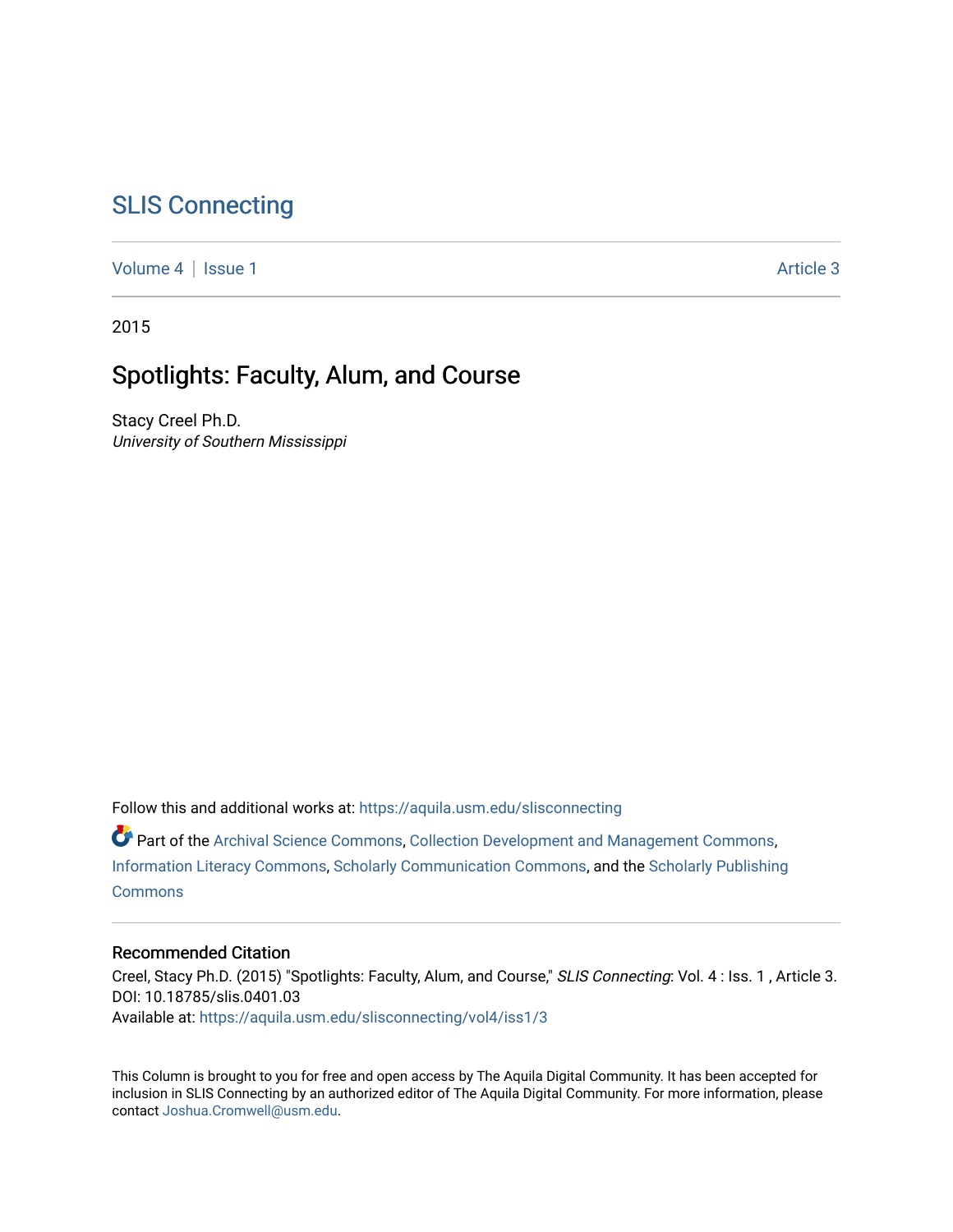## **Faculty Spotlight**

Born in California and raised in the suburbs of Chicago, Dr. Catharine Bomhold has spent the majority of her adult life in the Deep South. She is a graduate of Illinois State University (BA, art history), The University of Illinois at Urbana‐Champaign (MA, art history; MLS), and the University of Alabama (Ph.D.).

After graduating from UIUC in 1993, Dr. Bomhold was given her first professional library position as Director of the Clarence B. Hanson Library at the Birmingham Museum of Art and relocated to Alabama. When she had her first child, Dr. Bomhold started reading her childhood favorites to him, an experience that fundamentally changed her academic life—both pictured below. She eventually changed her doctoral studies from history of the book to children's literature and emergent literacy and has continued with that specialty for over 15 years.



Dr. Bomhold has been on the faculty of USM SLIS since 2003 and has taught a variety of classes over the years. She was Director of the Fay B. Kaigler Children's Book Festival from 2005‐2010 and is active in the American Library Association. She served on the Sibert and Batchelder awards committees and is currently the ALA Councilor for the Ethnic and Multicultural Information Exchange Round Table. Dr. Bomhold is the co‐author of two reference books for children's librarians; *Twice Upon a Time* (2008) and *Make It, Do It, Play It* (2014), both published by Libraries Unlimited. Her current research interests are in smart phone use in academic libraries and teaching early literacy skills to parents of young children. Most recently, Dr. Bomhold has formed the Council on Community Literacy and Reading, a

multidisciplinary association between in the College of Education and Psychology and the Hattiesburg community. The mission of the Council is to create and promote reading opportunities for people of all ages and abilities in the area.

While living in Illinois, Dr. Bomhold met and married Rex, who has faithfully followed her throughout her career moves. Rex also works for USM as a statistical analyst. The couple now have three children; Austin (20), Max (14), and Zoe (9), and a house full of pets. While all of the Bomholds are avid readers, Dr. Bomhold is the only one who still happily reads picture books every day.

#### **Alumni Spotlight**

Ashley McLendon Mattingly currently works for the National Archives at St. Louis (NARA) in her dream role as an Archivist. As a civil servant, Ashley promotes the access of thousands of personnel files. These files not only contain the career information of individuals who served as federal employees from the late 19th century to 1952, but also include clues to researchers and family members about the fascinating every‐day people of the past. Every file is as individualistic as the people they document.

Ashley would not have been able to serve the public in this capacity without her education from the University of Southern Mississippi. After obtaining her undergraduate degree in history from Washington College in Maryland, she worked in various capacities for a variety of museums. After discovering that her passions lie within the realm of collection management and archival work, she decided to pursue her MLIS from the University of Southern Mississippi. Ashley moved from Maryland to Hattiesburg and served as a graduate assistant while obtaining her MLIS with a concentration in archival administration.

Having previously worked with the District of Columbia's architectural drawings at the Historical Society of D.C. and under the tutelage of her Smithsonian‐trained mentor at Sotterley Plantation, a historic house museum, Ashley was well equipped for an internship at a museum close to Hattiesburg: the Mississippi Armed Forces Museum. Ashley combined her education from USM with her past skills to create a collections management guide, which allowed her